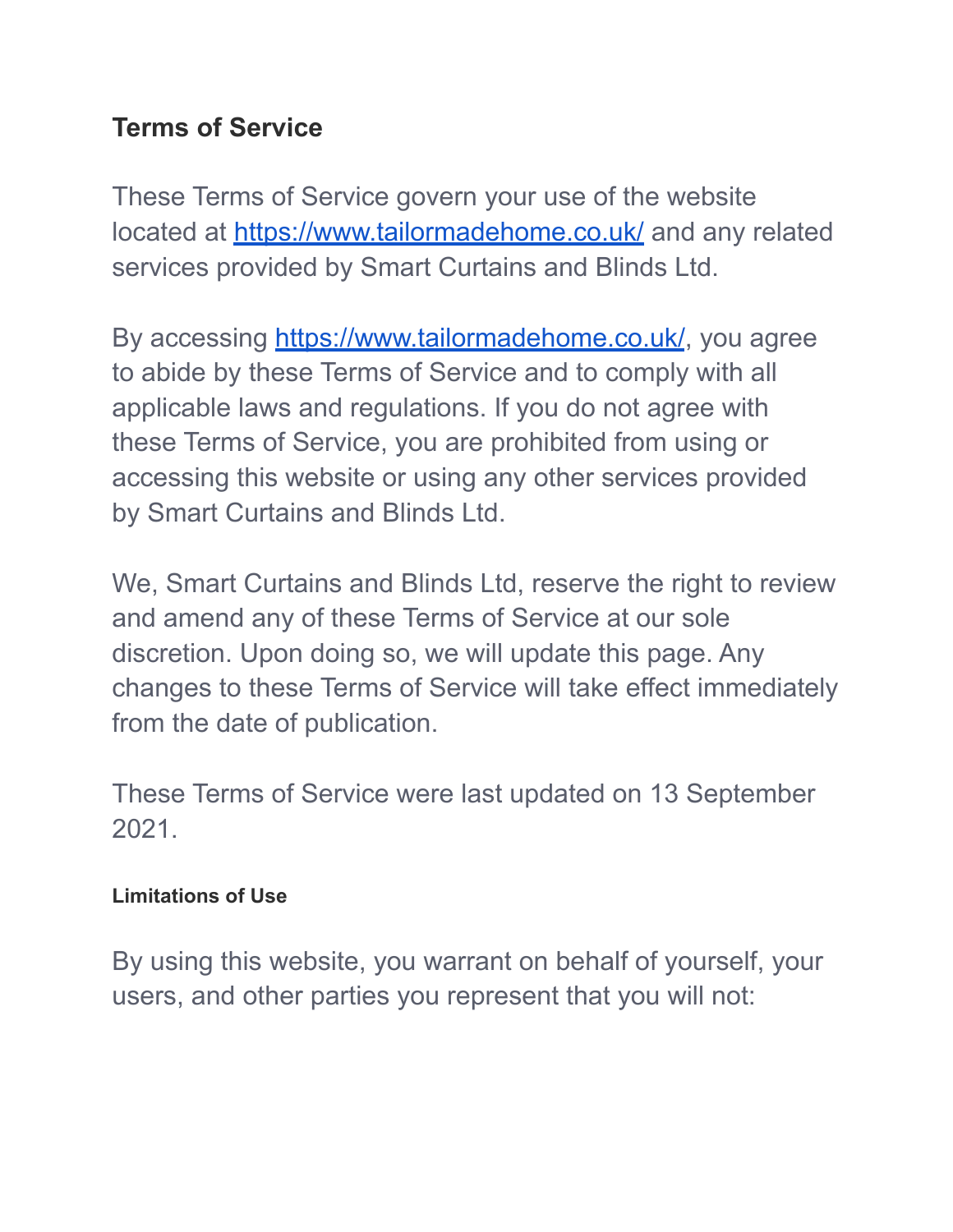- 1. modify, copy, prepare derivative works of, decompile, or reverse engineer any materials and software contained on this website;
- 2. remove any copyright or other proprietary notations from any materials and software on this website;
- 3. transfer the materials to another person or "mirror" the materials on any other server;
- 4. knowingly or negligently use this website or any of its associated services in a way that abuses or disrupts our networks or any other service Smart Curtains and Blinds Ltd provides;
- 5. use this website or its associated services to transmit or publish any harassing, indecent, obscene, fraudulent, or unlawful material;
- 6. use this website or its associated services in violation of any applicable laws or regulations;
- 7. use this website in conjunction with sending unauthorized advertising or spam;
- 8. harvest, collect, or gather user data without the user's consent; or
- 9. use this website or its associated services in such a way that may infringe the privacy, intellectual property rights, or other rights of third parties.

### **Intellectual Property**

The intellectual property in the materials contained in this website are owned by or licensed to Smart Curtains and Blinds Ltd and are protected by applicable copyright and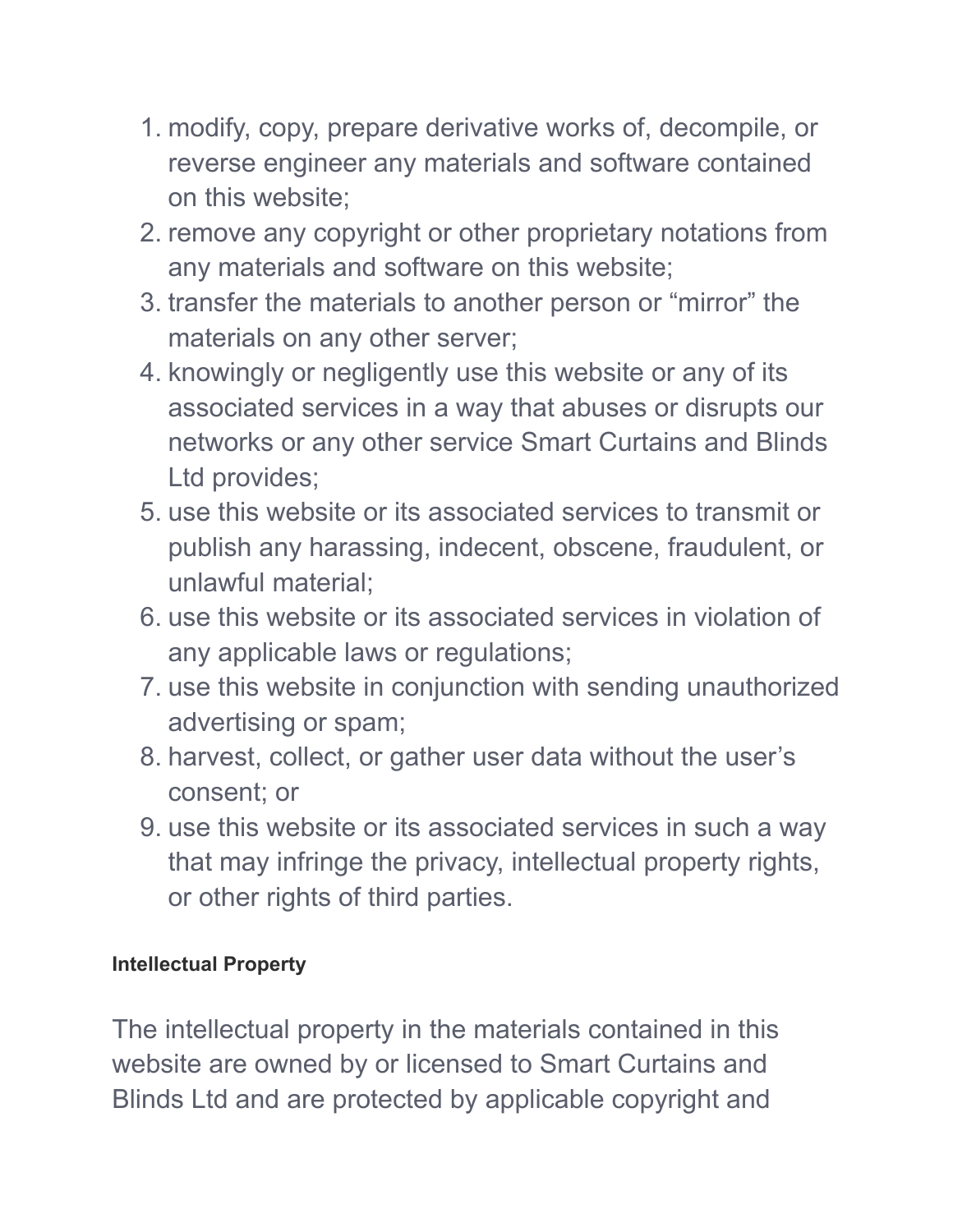trademark law. We grant our users permission to download one copy of the materials for personal, non-commercial transitory use.

This constitutes the grant of a license, not a transfer of title. This license shall automatically terminate if you violate any of these restrictions or the Terms of Service, and may be terminated by Smart Curtains and Blinds Ltd at any time.

# **Liability**

Our website and the materials on our website are provided on an 'as is' basis. To the extent permitted by law, Smart Curtains and Blinds Ltd makes no warranties, expressed or implied, and hereby disclaims and negates all other warranties including, without limitation, implied warranties or conditions of merchantability, fitness for a particular purpose, or non-infringement of intellectual property, or other violation of rights.

In no event shall Smart Curtains and Blinds Ltd or its suppliers be liable for any consequential loss suffered or incurred by you or any third party arising from the use or inability to use this website or the materials on this website, even if Smart Curtains and Blinds Ltd or an authorized representative has been notified, orally or in writing, of the possibility of such damage.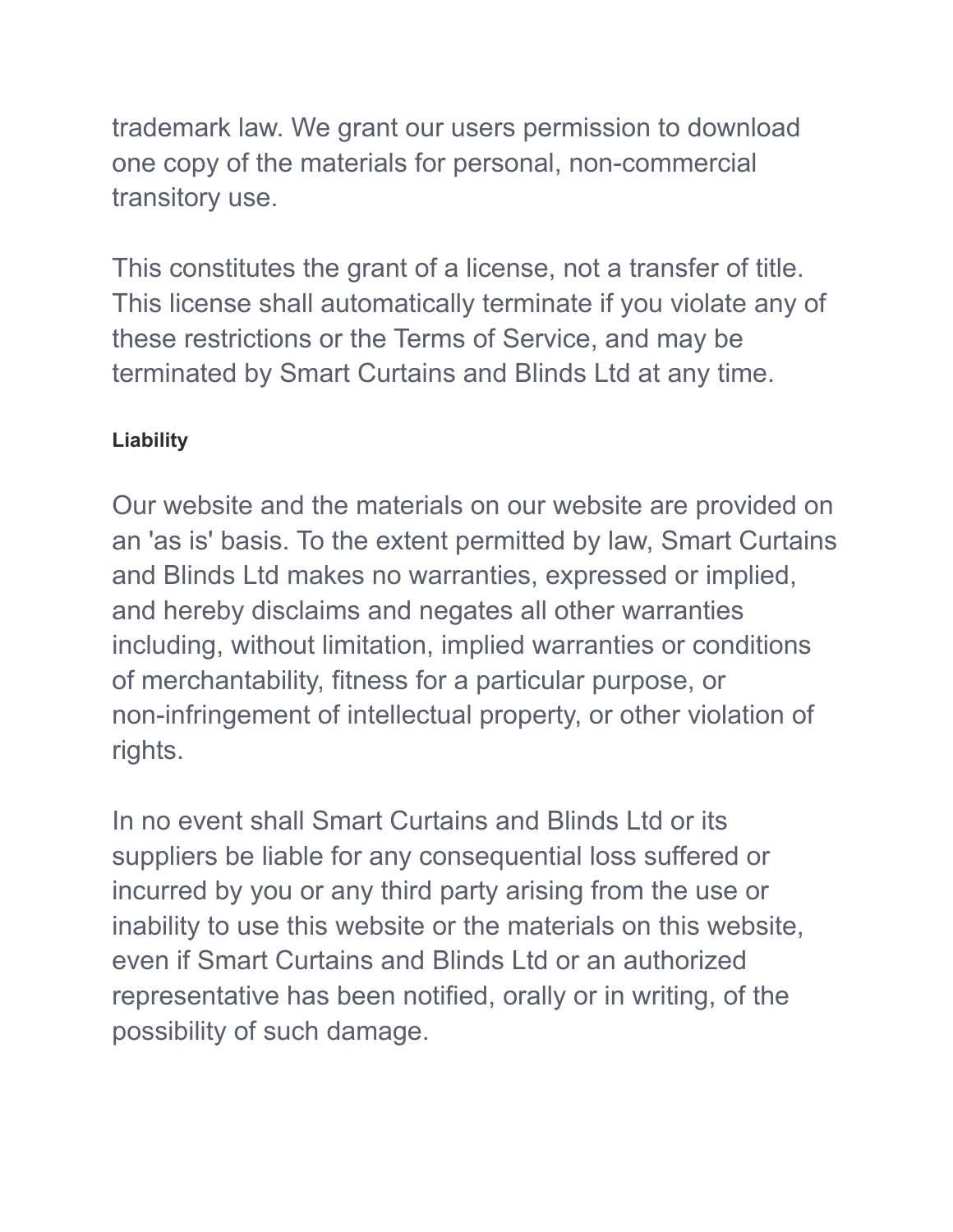In the context of this agreement, "consequential loss" includes any consequential loss, indirect loss, real or anticipated loss of profit, loss of benefit, loss of revenue, loss of business, loss of goodwill, loss of opportunity, loss of savings, loss of reputation, loss of use and/or loss or corruption of data, whether under statute, contract, equity, tort (including negligence), indemnity, or otherwise.

Because some jurisdictions do not allow limitations on implied warranties, or limitations of liability for consequential or incidental damages, these limitations may not apply to you.

# **Accuracy of Materials**

The materials appearing on our website are not comprehensive and are for general information purposes only. Smart Curtains and Blinds Ltd does not warrant or make any representations concerning the accuracy, likely results, or reliability of the use of the materials on this website, or otherwise relating to such materials or on any resources linked to this website.

### **Links**

Smart Curtains and Blinds Ltd has not reviewed all of the sites linked to its website and is not responsible for the contents of any such linked site. The inclusion of any link does not imply endorsement, approval, or control by Smart Curtains and Blinds Ltd of the site. Use of any such linked site is at your